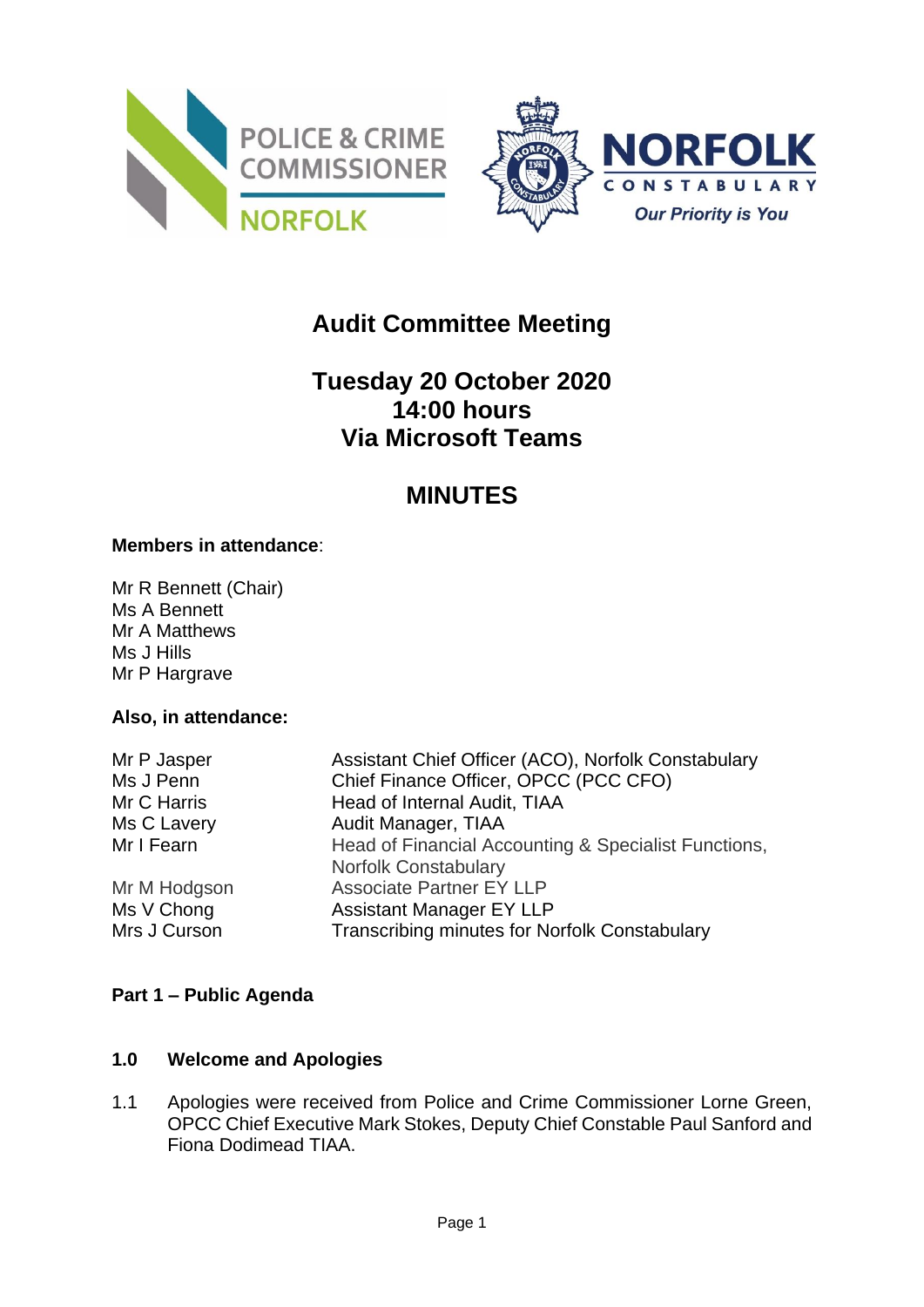## **2.0 Declarations of Personal and/or Prejudicial Interest**

2.1 None were recorded.

### **3.0 To approve the minutes of the meeting held on 21 September 2020**

- 3.1 It was noted that P Hargrave was not in attendance at the last meeting as he was unable to connect to MS Teams to join the meeting and therefore had not given his apologies that he was unable to attend. Minutes to be amended to reflect this.
- 3.2 Members confirmed that the draft minutes are an accurate record and approved signing by the Chair.

#### **4.0 Action log**

4.1 The action log was reviewed in detail and the log will be updated to reflect the discussion.

#### **5.0 Statement of Accounts 2019/2020**

- 5.1 The Chair stated that there is a very detailed covering report which sets out everything really clearly and changes to the previous version are highlighted in appendix 1 and confirmed that both documents were really helpful in preparing for the meeting today.
- 5.2 The Chair also confirmed that the Annual Governance statement, Letter of Representation and EY's results report will also be presented at this Audit Committee meeting.
- 5.3 The Annual Governance Statement has recently been updated by both the CFO and the ACO.
- 5.4 P Hargrave raised the issue of the McCloud remedy mentioned within the report and asked whether there was going to be any clarification or any update on this. The ACO informed the meeting that the Constabulary have just responded to the consultation on this, and that has now been submitted together with the NPCC's consultation response. Due to the significant impacts around this, progress has been slow and the outcome will not be known for some time.
- 5.5 A monthly Pension Remedy Working group has now been set up under guidance from the NPCC which includes XPS who are the Pensions administrators for the officers' scheme. There is still no decision about central government funding the impact of this but NPCC continue to lobby for this.
- 5.6 I Fearn informed the meeting that the changes that were made between the draft and final accounts were due to changes in the remedy as this was slightly different to what was originally anticipated and the liability was reduced.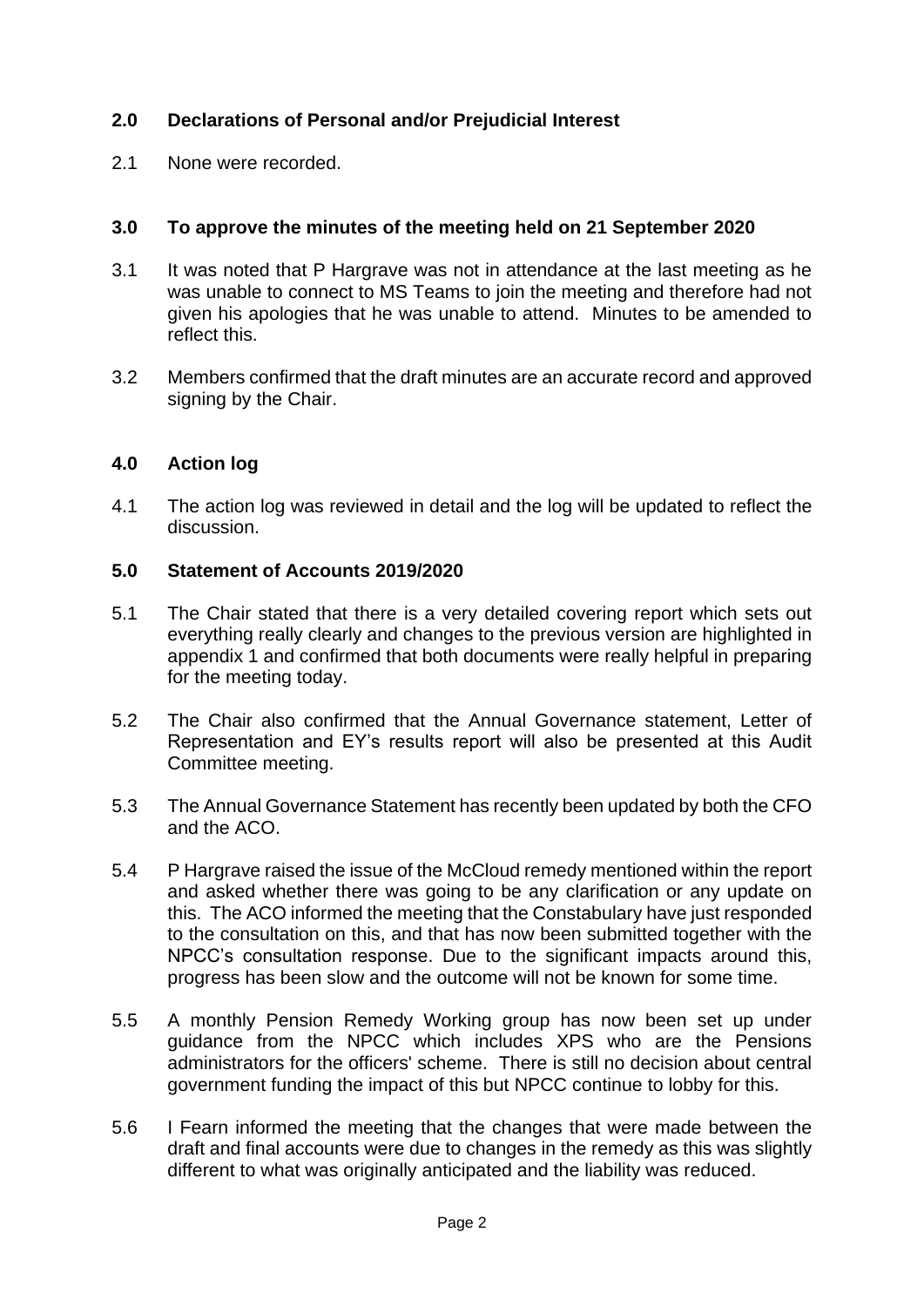5.7 Other changes made to the accounts as detailed in appendix 1 are due to the fact these are now actuals and not estimates.

### **5.8 Annual Governance Statement**

- 5.9 The final version was presented to the Audit Committee following amendments requested at the previous committee. The ACO confirmed that this is the third meeting that this has been discussed and it has been through a robust process. The document has also been discussed at the Corporate Governance Working Group of which audit committee member J Hills is also a member of and the document has now received thorough scrutiny.
- 5.10 J Hills raised issue of item 5.2 which shows three reasonable assurance reports for 20/21 but that position has now changed on the basis of the papers before the Audit Committee today and there are now 7 reasonable assurance reports. The ACO agreed that the final version on the website would now be amended to reflect this.
- 5.11 The Chair thanked J Hills for her work with the Corporate Governance Working Group.

#### **5.12 Audit Results Report**

- 5.13 M Hodgson EY LLP informed meeting that the close down preparation of the draft accounts coincided with the national lockdown and the whole audit has been undertaken remotely as EY are currently prohibited from attending clients' sites. Covid19 itself has given some extra specific audit procedures which are in the audit addendum presented in the summer. These were relating to property, plant and equipment valuations; fair value assets; pension liabilities and the impact on the asset valuations within the pension fund and the consideration and disclosure for going concern.
- 5.14 The timeline for publication has moved to the 30 November 2020. Taking all that context into account, M Hodgson felt that we are in a good position ahead of signing off those financial statements.
- 5.15 Work outstanding when EY issued the report on page 45 of the pack was in relation to the pension assurance letter expected from the Norfolk Pension Fund. This letter is now imminent and M Hodgson confirmed that the asset values at the pension fund have not moved materially as result of the audit and, therefore, cannot move materially at the admitted body level so wouldn't have an impact on IS19 actuarial figures for the local government pension scheme element of the accounts.
- 5.16 In terms of audit differences on pages 47 and 66 of the report, there were no audit differences to report. There are three adjusted differences, two in the report and one late difference in relation to the updated IAS19 pension as previously mentioned from the report by I Fearn.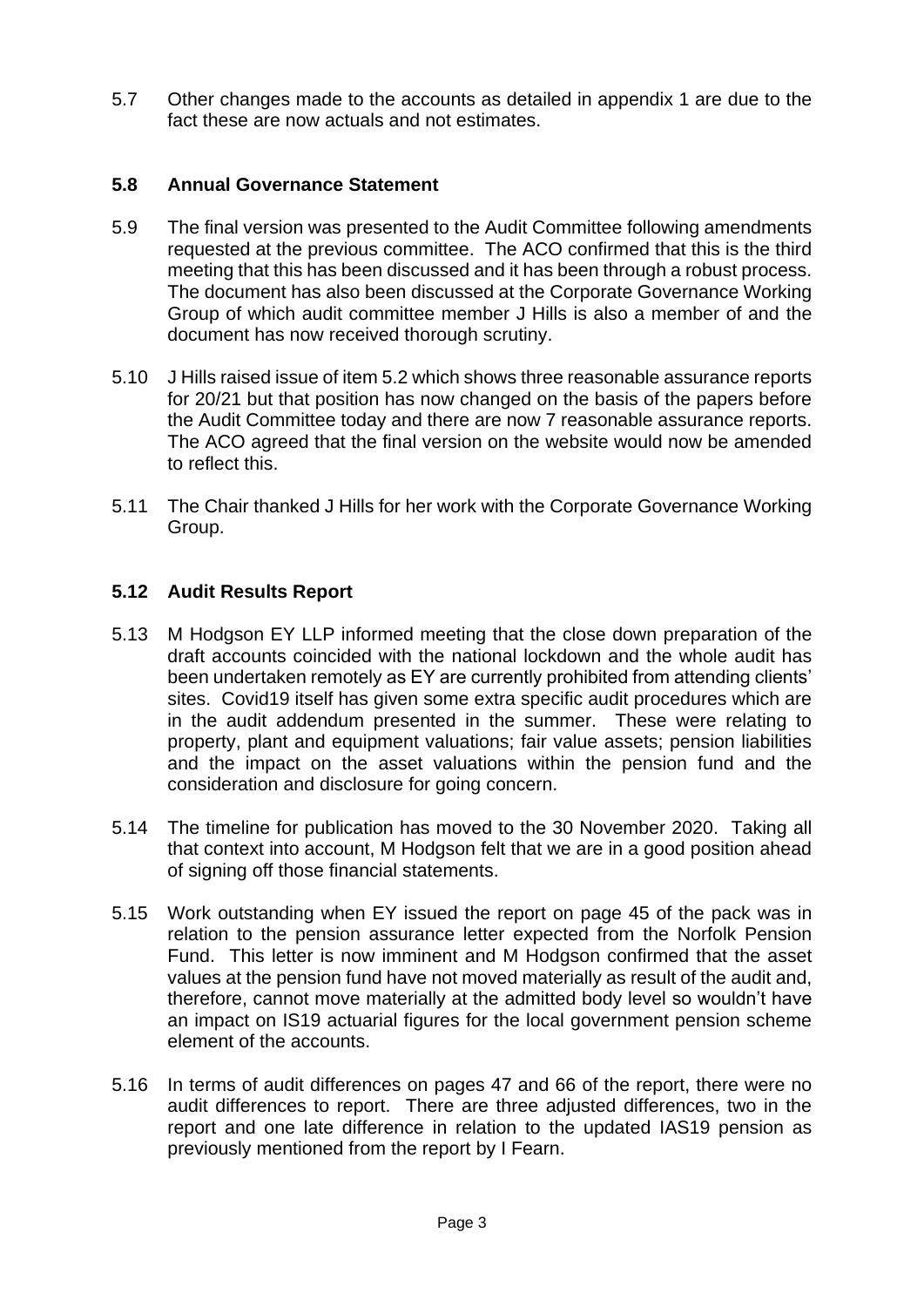- 5.17 There has been some additional disclosure around going concern given the impact of Covid19 as a national pandemic. This relates to the impact on expenditure within the sector and future funding settlements. M Hodgson confirmed that they are happy with this additional disclosure note.
- 5.18 Audit risks are on pages 49 to 53 of the report; the highlights being that there are no identified fraud indicators as a result of the testing. There were no matters identified in relation to property, plant and equipment valuation. Pensions have been previously discussed and there were no issues that related to PFI accounting.
- 5.19 In conclusion M Hodgson informed meeting that EY would be able to an issue an unqualified audit opinion which is set out on section 3, page 54 of the report, this does not include property, plant and equipment or going concern which is good news.
- 5.20 In terms of value for money there was one significant risk around financial resilience and working through procedures EY are satisfied with the reserve position in terms of the medium financial plan, savings to date and how the medium-term financial plan is monitored. Therefore, this is unqualified as well.
- 5.21 The revised Annual Governance statement is consistent with EY's knowledge, of the PCC's and CC's activities and, therefore, there are no issues with this. There were no objections or correspondence from members of the public through the inspection period that was appropriately advertised.
- 5.22 In conclusion M Hodgson informed the meeting, that given the constraints since March, its been a very good audit with very few matters to report to the Audit Committee and thanked I Fearn, M Monaco and the team for working through the audit in a remote manner.
- 5.23 The Chair thanked M Hodgson for the highlighted summary of the report.
- 5.24 A Bennett queried whether the accounts should be signed off today by the Audit Committee as there are likely to be some changes between now and the 30 November. However, M Hodgson informed the Audit Committee that he would be signing the accounts as soon as he had received sufficient audit assurance which should be within the next couple of weeks. In relation to the audit of the pension fund there are no significant matters coming out of this that would impact on IS19 actuarial figures but clearly there is a matter of process to go through. Other outstanding items are not numerically based so assurances are around processes not numbers. M Hodgson, therefore, confirmed that the Audit Committee should be able to recommend the accounts to the PCC and CC. If, anything further material arose then EY would contact both the ACO, the CFO and the Chair of the Audit Committee. A Bennett confirmed that she was happy with this response.
- 5.25 The CFO confirmed that as soon as we have received the go ahead then the Committee will be informed that the accounts are being signed and they will then be published on the website.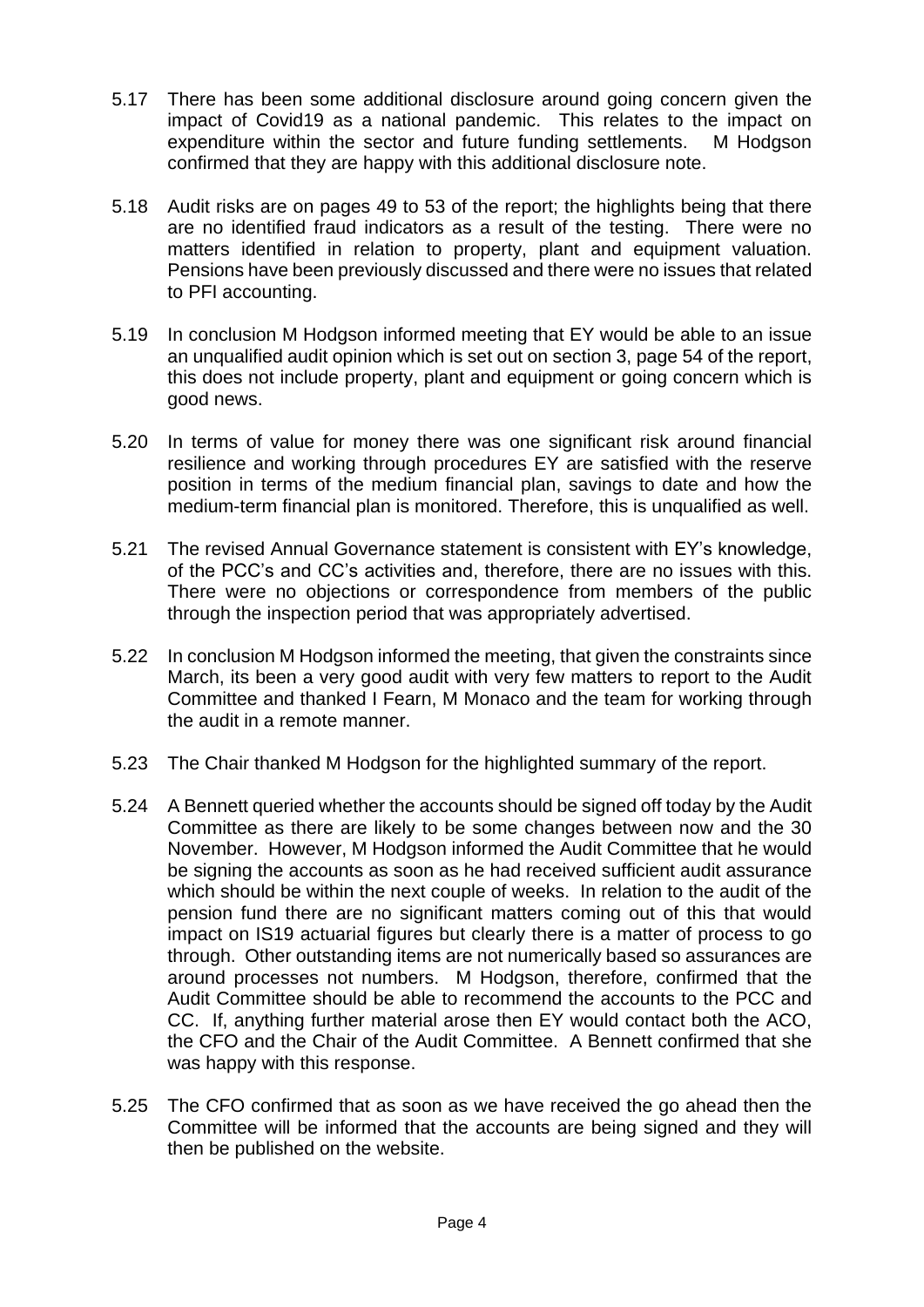- 5.26 The ACO informed the Audit Committee that there was an item on page 47 which discusses robustness in relation to medium term planning which refers to some significant savings in respect 7 Force collaboration. However, we do not actually have any savings in the MTFP connected to 7 Force collaboration and the constabulary would obviously build those in as business cases get approved.
- 5.27 The Chair also asked if there was anything in the letter of rep that M Hodgson would like to draw to the attention of the Audit Committee. M Hodgson confirmed that this letter would have a standard suite of representations contained within it, but the letter has been updated this year to include a couple of additional sentences in relation to Covid19 related expenses being accounted for.
- 5.28 The Audit Committee confirmed that they were happy to recommend the signing of draft statement of accounts for the Police and Crime Commissioner and the Chief Constable subject to any changes coming out of the final work that needs to be completed.
- 5.29 The ACO and the CFO thanked I Fearn and his team for all their hard work with these accounts in very trying circumstances.
- 5.30 The ACO and the CFO also passed thanks to M Hodgson, V Chong and all the team at EY for all their hard work for auditing during very trying circumstances.
- 5.31 The CFO also asked M Hodgson what changes there would be for next year. M Hodgson informed the committee that the Redmond review landed about six weeks ago but so far, the recommendations contained within the report have not been implemented by government.
- 5.32 The Chair thanked, on behalf of the committee, the ACO, the CFO and all the teams for their hard work in preparing these accounts especially in the circumstances and also thanked M Hodgson, V Chong and everyone at EY for their hard work.
- 5.33 The Chair also confirmed that the Committee is content for the letter of representation to be signed at the appropriate point in time following discussion of the draft at this meeting.

## **6.0 Internal Audit**

- 6.1 C Harris reported that the progress report has now been renamed the Summary Internal Controls Assurance (SICA) Report and also a new set of working papers is in place which produces a new set of outputs which will provide better information in relation to the work that TIAA undertakes.
- 6.2 C Harris mentioned to the Committee page 95 of the report which shows that three of the reports are substantial and one reasonable, there are no limited reports and he felt that this shows very good progress with the process and thanked everyone at the constabulary who contributed to this. There are no priority 1 recommendations and no changes to the plan at present.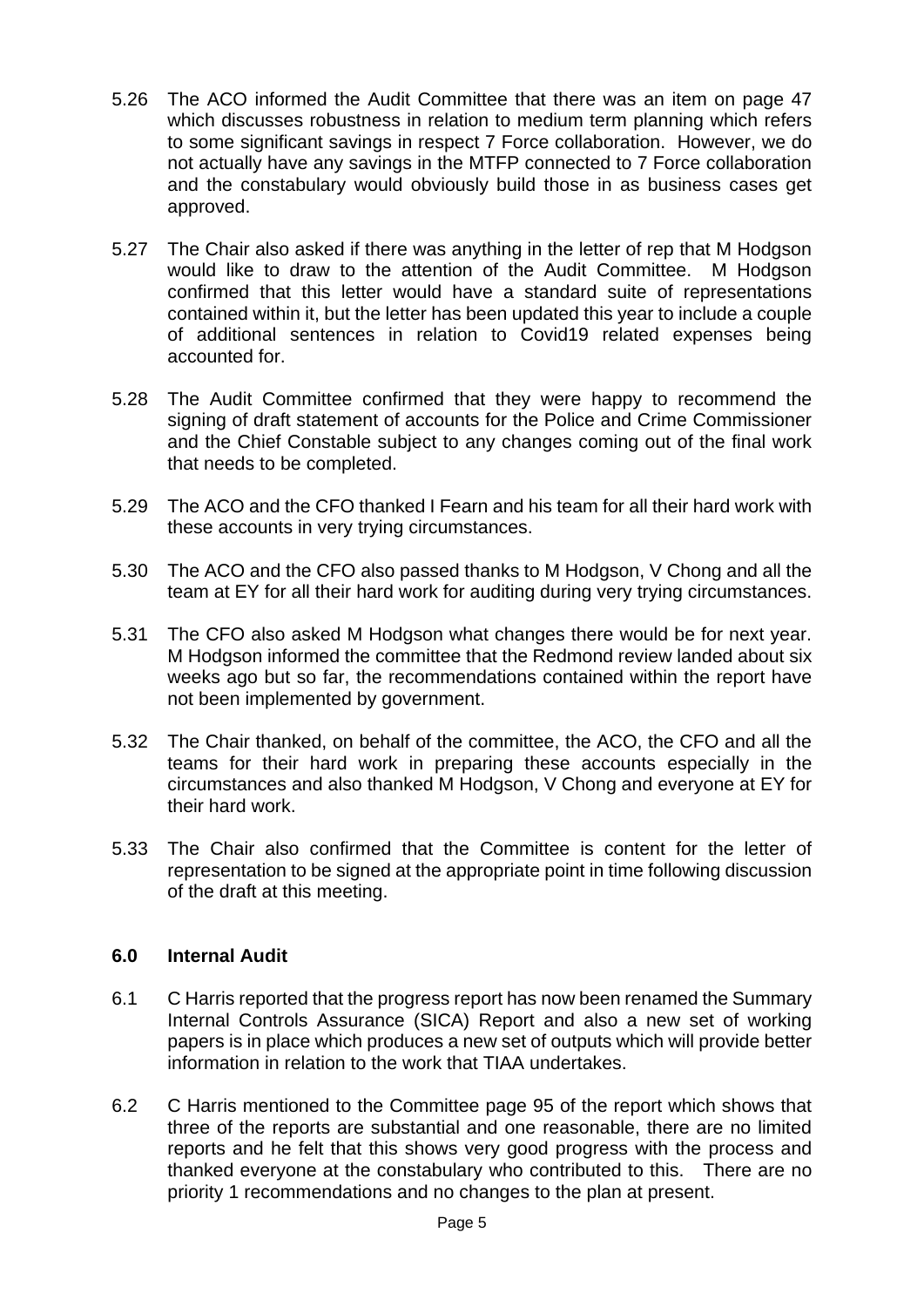- 6.3 C Harris reported that although there had been a delay to the start of the year TIAA are very much back on track to complete the audits, substantial progress has been made, many audits have been finalised and C Harris confident that the programme will be completed by 31 March 2021.
- 6.4 It was noted that Appendix D details briefing papers which are available to TIAA staff and members of the Audit Committee.
- 6.5 C Harris informed the meeting that the follow up report is in a new simplified format and many of the recommendations have now been cleared. C Harris also confirmed that 2016/17 and 2017/18 outstanding recommendations will be cleared very shortly.
- 6.6 A Matthews asked about the expenses report which shows delays in employees making claims and because of this, expenses could be claimed in different financial years and tax years. Suffolk currently has a three-month limit. The ACO informed meeting that this is now being discussed with the Deputy Chief Constable as he ultimately overseas HR processes; policy and reward. This has also been discussed across Norfolk and Suffolk at joint meetings and a more robust approach will now be taken.
- 6.7 The ACO thanked C Lavery for her all her work that has enabled the number of the recommendations outstanding to be reduced. Both teams are now working closely together to ensure that recommendations are dealt with in a timely manner.

#### **7.0 Forward Work Plan**

7.1 The CFO informed meeting that there are dates set until April 2021 and is currently working on the forward programme beyond this date. There is also an outline for the content of the meetings on the 19 January 2021 and 13 April 2021 and subjects for the morning briefings have also been built into the programme. Dates for the rest of the year are currently set in the calendars but some of these may need to be moved slightly once the rules around year end of finalised.

**Action 37:** The CFO asked TIAA to check the forward plan and confirm that the meeting dates and timings are correct from their point of view.

7.2 The Chair also informed meeting that this time of year there would also be scheduled a private session with the external and internal auditors, whilst we are at the final stages of the preparation of the accounts. The Chair would like this to take place before the January 2021 meeting.

**Action 38:** It was agreed that the Chair will canvas dates for the private meeting to take place and the CFO confirmed that she would arrange for this to take place via Teams.

7.3 C Harris informed meeting that their audit plan will be listed for the January 2021 meeting and also attend the 13 April 2021 to present the end of year annual assurance. The contract for TIAA is due to be renewed this year but